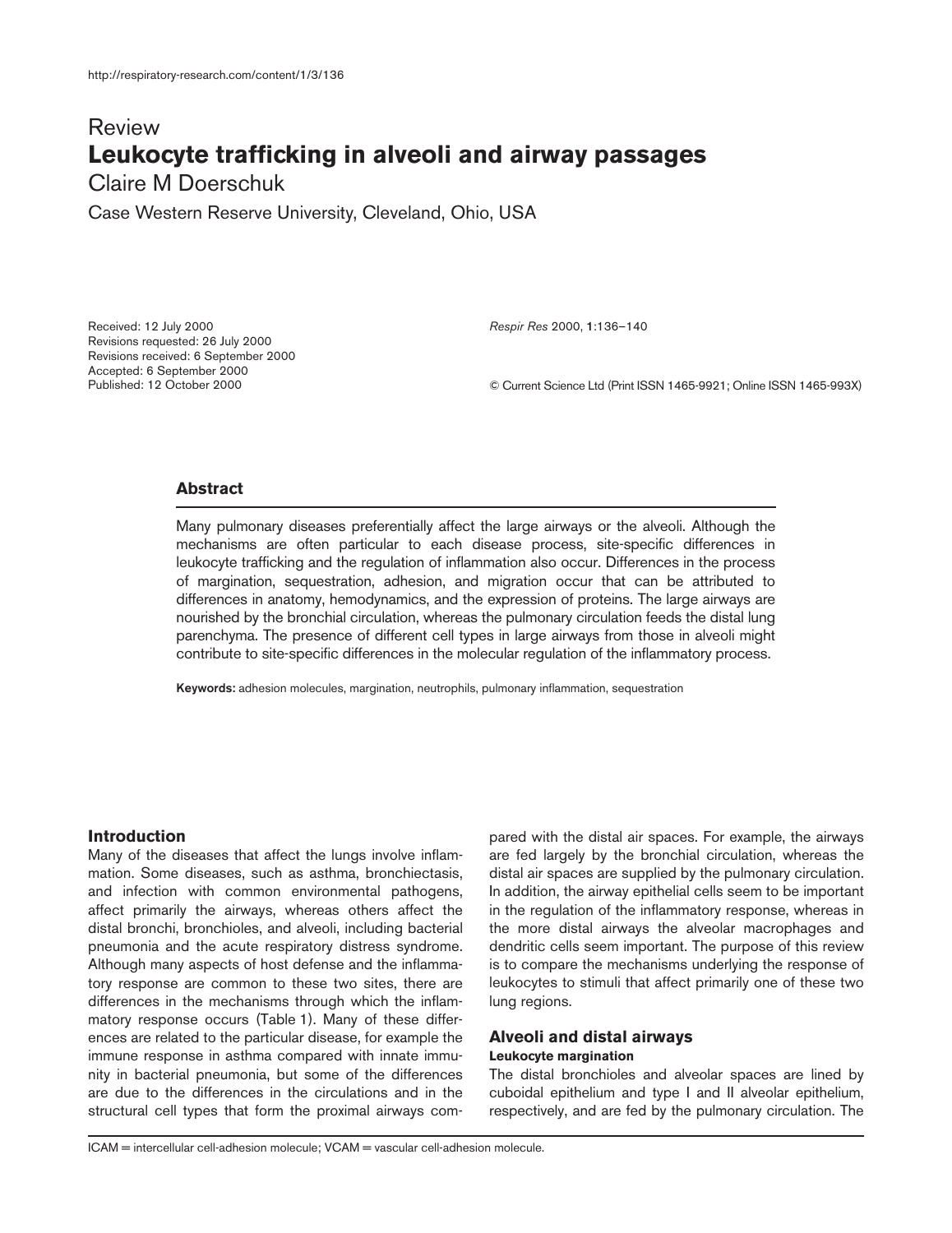pulmonary capillary bed comprises many short interconnecting segments, and a capillary pathway from an arteriole to a venule contains approximately 40–100 capillary segments (reviewed in [1•,2]). In normal lungs, this bed contains a large pool of marginated neutrophils, monocytes, and lymphocytes, which are thought to be important in host defense. The concentration of neutrophils in the capillary blood measures 20–60 times the concentration in the large systemic vessels. The transit time of neutrophils through this capillary bed is longer, measuring on average 26–40 s, compared with the transit times of plasma or red blood cells of  $1.5-4.0$  s  $[1^{\circ},2,3^{\circ\circ},4^{\circ\circ}]$ . This longer transit time is thought to be due to the time required for neutrophils to deform to an oblong shape to pass through the 40–60% pulmonary capillary segments that are narrower than spherical neutrophils [5]. Measurements of neutrophil shape showed that neutrophils in arterioles were nearly spherical (shape factor of 1.1) whereas neutrophils in the capillary bed had shape factors of  $1.5 \pm 0.3$ , suggesting that most neutrophils must deform and elongate to travel through the capillary bed [5,6]. These studies indicate that the ability to deform is critical in the traffic of neutrophils through normal pulmonary capillaries.

#### **Leukocyte sequestration**

During the acute inflammatory response within regions of the distal lung tissue, neutrophils sequester within the capillary bed. Studies examining the role of known adhesion molecules, including L-selectin, P-selectin, and CD11/CD18, have demonstrated no role for these molecules in the initial stages of sequestration, when neutrophils are stopping and accumulating [7,8]. Once neutrophils have stopped, then L-selectin and CD11/CD18 are required to keep the sequestered neutrophils within the capillaries, at least in response to some stimuli.

In many organs fed by the systemic vasculature, neutrophil emigration occurs through the post-capillary venules. Hemodynamic patterns and selectin-mediated rolling of leukocytes are the major mechanisms through which leukocytes sequester at these sites. However, because rolling does not occur within the pulmonary capillary bed and adhesion molecules seem not to be required [6–8], we and others developed alternative hypotheses that focused on the role of the mechanical properties of neutrophils and other leukocytes, particularly on their ability to deform. Observations from many laboratories demonstrated that inflammatory stimuli, particularly those which bind to the seven transmembrane-spanning G protein linked receptors, induce changes in the cytoskeleton of neutrophils that result in a decreased ability to deform [9•,10•,11]. These studies led to the hypothesis that stimulus-induced increases in F-actin at the cell periphery led to a decreased deformability, preventing neutrophils from trafficking through the capillary bed and therefore increasing their sequestration at sites of inflammation. The role of

#### **Differences between the alveoli and the airways**

| Bronchial compared with pulmonary circulation<br>Structure of vessels<br>Expression of adhesion molecules<br>Size and hemodynamic characteristics of the site of leukocyte<br>emigration                     |
|--------------------------------------------------------------------------------------------------------------------------------------------------------------------------------------------------------------|
| Structural differences in alveolar walls compared with bronchial walls<br>Cell types present<br>Anatomy and properties of the extracellular matrix                                                           |
| Response of structural cells at each site to inflammatory stimuli<br>Mediators released (cytokines, chemokines, and others)<br>Adhesion molecules expressed and used<br>Contribution of biomechanical events |
| Stimuli and disease processes affecting alveoli compared with airways                                                                                                                                        |

these changes *in vivo* was suggested by observations demonstrating that neutrophils sequestered in the pulmonary capillaries of rabbits after the infusion of complement protein 5 fragments were rounder than neutrophils in the capillaries of control rabbits [9•]. Although the hypothesis that this increased stiffness and decreased ability to deform mediates the initial sequestration of neutrophils within the pulmonary capillary bed at sites of inflammation has been difficult to prove directly, a considerable number of circumstantial data have accumulated that support this concept. Current studies are focused on understanding the mechanisms through which inflammatory mediators induce this rearrangement of the cytoskeleton.

The cytoskeletal changes that mediate the decreased deformability seem transient, and adherence between the neutrophils and the endothelial cells occurs within 5–30 min. The mechanical properties of these adherent and crawling neutrophils become very complex. Yanai *et al* [12] have demonstrated, with the use of optical tweezers, that granules within the cytoplasm of the leading edge are easier to oscillate than granules in the body or the trailing region of neutrophils. Schmid-Schoenbein *et al* [13] have suggested that pseudopods have more rigid viscoelastic properties than the remainder of the leukocyte. A full understanding of the biochemical and mechanical events that occur during adhesion and crawling has not yet emerged but is an important topic of investigation; the events might be modulated in part through signaling by ligated adhesion molecules. Neutrophil adhesion to endothelial cells induces changes in both neutrophils and endothelial cells that result in cytoskeletal and other intracellular alterations that are probably required for the subsequent steps in the response of neutrophils. For example, when neutrophils bind to pulmonary microvascular endothelial cells through intercellular cell-adhesion molecule-1 (ICAM-1), ICAM-1-dependent intracellular signaling responses are initiated [14]. This signaling response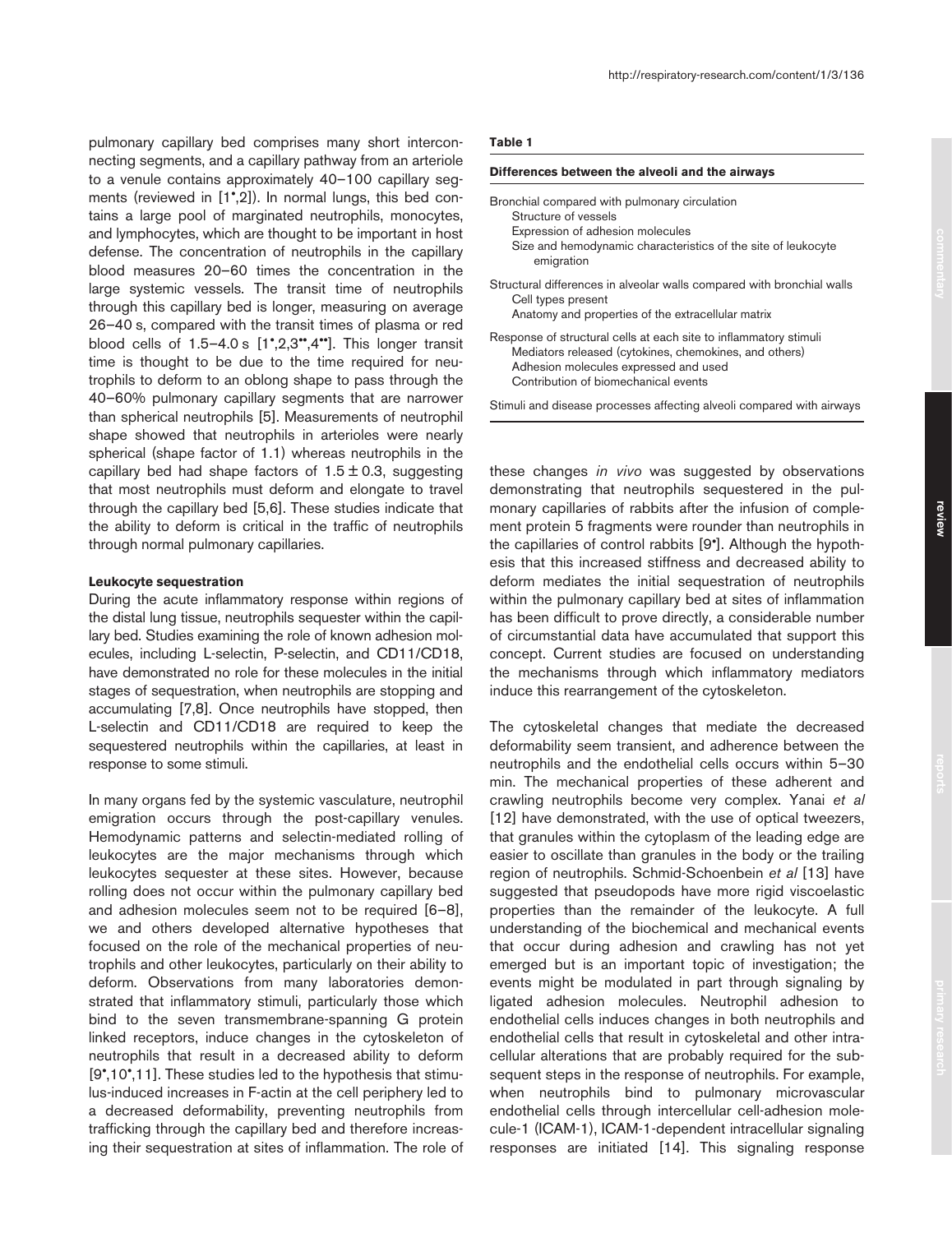seems to require reactive oxygen species generated by xanthine oxidase, and results in the remodeling of the cytoskeleton through signaling pathways that are only now being explained.

#### **Leukocyte emigration**

Following sequestration and initial adhesion, neutrophils migrate along the capillary endothelium and into the interstitium and alveoli. There are at least two pathways through which this emigration occurs, one that uses the leukocyte adhesion molecule CD11/CD18 and one that does not. Which adhesion pathway is selected appears to depend upon the stimulus (reviewed in [11]). Stimuli that induce CD18-dependent emigration include *Escherichia coli*, *E. coli* lipopolysaccharide, *Pseudomonas aeruginosa*, IgG immune complexes, interleukin-1, and phorbol myristate acetate. These stimuli seem to act by inducing the translocation of nuclear factor-κB, resulting in the production of inflammatory cytokines (including tumor necrosis factor-α) and ICAM-1 on the pulmonary capillary endothelial cells [11,15]. Stimuli that induce CD11/CD18-independent neutrophil emigration include *Streptococcus pneumoniae*, group B *Streptococcus*, *Staphylococcus aureus*, hydrochloric acid, hyperoxia, and C5a. Although the mechanisms through which the CD11/CD18-independent mechanisms occur are less clearly described, neutrophil emigration occurs in the absence of enhanced ICAM-1 expression on the pulmonary capillary endothelium, and interferon-γ might be an important regulator of this response. This pathway of neutrophil emigration seems not to require known adhesion molecules, because numerous studies blocking the function of these adhesion molecules, either singly or in combination with blocking antibodies, small molecules, or genetic depletion, have demonstrated no defect in CD11/CD18-independent neutrophil migration. Current studies are focused on identifying new genes by using differential display and gene microarrays to compare transcripts made during CD18 dependent and CD18-independent neutrophil emigration.

Neutrophils migrate into the alveolar spaces through a well-defined pathway. The site of sequestration and migration is, as demonstrated by many investigators, the pulmonary capillary bed rather than the post-capillary venules. Neutrophils migrate between endothelial cells through junctions located between the thick and the thin walls of the capillary loops [16•]. This junctional site overlies discontinuities in the basal laminae and is the site of interactions with interstitial fibroblasts within the alveolo-capillary walls. The neutrophils then crawl into the interstitium, where they are often in contact with the fibroblasts and may be crawling along them [17•]. They then crawl to sites where type I cells are adjacent to type II cells and preferentially migrate between these two cell types to enter the alveolar space. The process of migration is accompanied by an increase in neutrophil volume, from approximately 128  $\pm$  9  $\mu$ m<sup>3</sup> to 266  $\pm$  9  $\mu$ m<sup>3</sup> [18]. Although this increase in volume seems to be mediated through the sodium/ proton antiport, the function of the volume change is not yet clear.

#### **Airways and the bronchial circulation**

Leukocyte trafficking in response to stimuli within the more proximal bronchi occurs through the bronchial circulation. This circulation consists of a capillary network in the subepithelial region of the bronchi and a deeper system of arterioles, capillaries, and venules. The diameter of these capillaries has not been definitively determined under physiological conditions, but they are likely to be wider than pulmonary capillaries. The bronchial circulation displays many attributes of the systemic circulation in general but has an unusual drainage system. More than 85% of the systemic blood flow to the bronchial circulation returns to the left ventricle, indicating the presence of anastomoses between the bronchial and the pulmonary circulations [19••]. These anastomoses have been identified at the pre-capillary, capillary, and post-capillary levels within the pulmonary circulation.

It has been difficult to establish whether the bronchial vessels contain a marginated pool of neutrophils or other leukocytes. Baile *et al* [19••] demonstrated that the fraction of neutrophils requiring a longer time than red blood cells to pass through the bronchial circulation was lower (50–60%) than the percentage in trafficking through the pulmonary circulation (80%). This smaller margination within the bronchial circulation might be due to differences in the anatomy or the hydrodynamic dispersive forces between these two vascular beds. This study might in fact overestimate margination within the bronchial circulation, because a portion of neutrophils could be delayed within the pulmonary microvasculature while traversing the anastomotic pathways. However, these studies do suggest that margination within the bronchial circulation is less than that observed in the pulmonary circulation.

## **Aspects of the inflammatory response in airways compared with alveoli**

The expression of adhesion molecules in normal lungs and in response to inflammatory stimuli is different in these two circulations. Normally, the pulmonary arterioles and venules express P-selectin, ICAM-1, and vascular cell adhesion molecule-1 (VCAM-1), but not E-selectin, whereas the pulmonary capillaries express only low levels of ICAM-1 and none of the other adhesion molecules [15,20]. During the inflammatory response induced by a variety of mediators (including bacteria), the expression of E-selectin, P-selectin, and ICAM-1 is often increased on pulmonary arterioles and venules. However, in the pulmonary capillaries, where neutrophil migration primarily occurs, only ICAM-1 expression is enhanced, and so far only in response to stimuli that elicit CD18-independent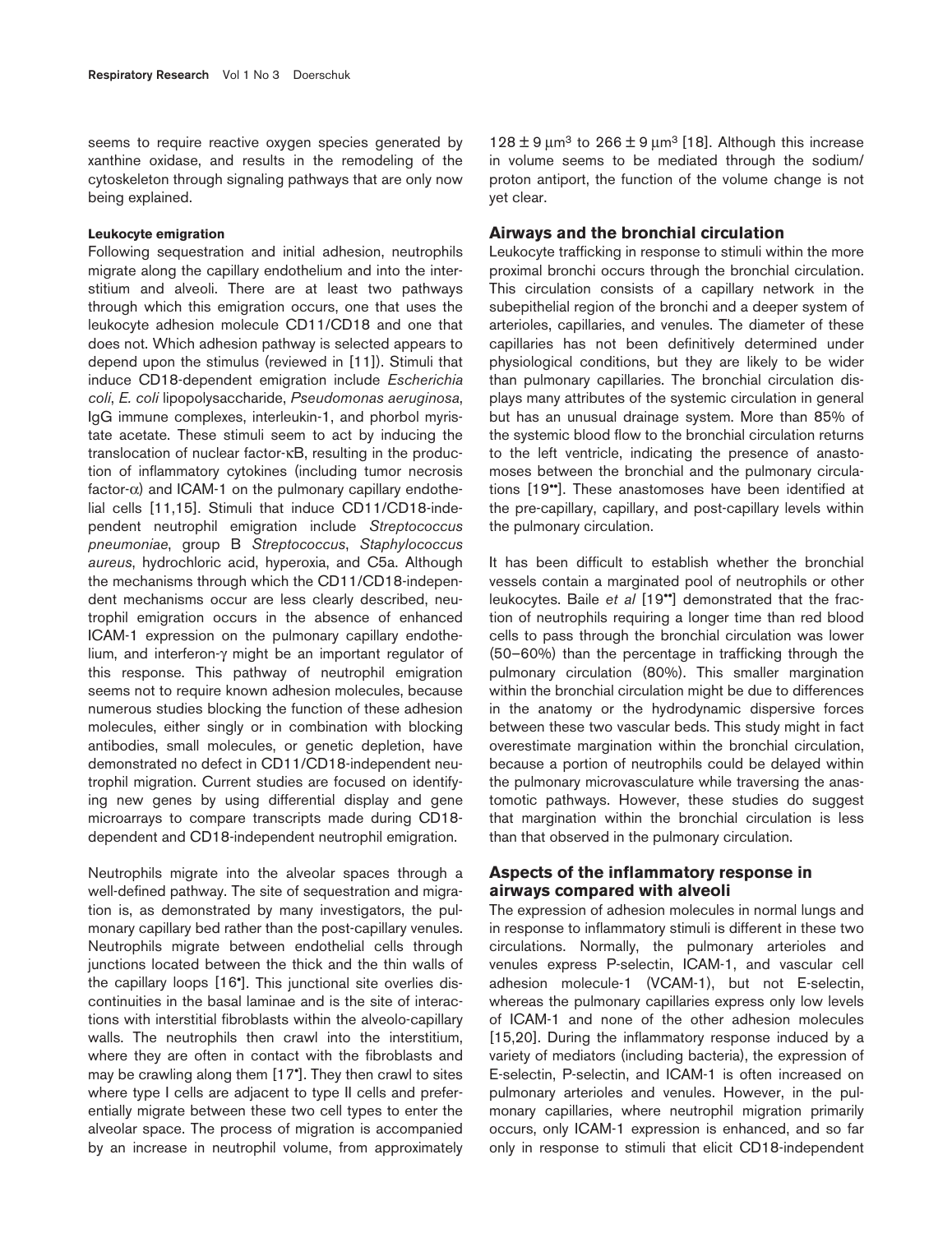neutrophil migration. In contrast, in the bronchial microvasculature, P-selectin is expressed on nearly all vessels, and E-selectin, VCAM-1, and ICAM-1 are expressed on many [20]. Inflammatory stimuli induce the upregulation of these molecules. For example, the bronchial microvasculature of asthmatic lungs showed increased expression of selectins, VCAM-1, and ICAM-1, in comparison with nonasthmatic lungs [21,22].

Another difference in the inflammatory response within the large airways from that in the distal lung parenchyma is in the cells that regulate the response. In alveoli, alveolar macrophages and dendritic cells seem to be important modulators of the inflammatory response. The role of type I epithelial cells seems small, although definitive studies have not been performed. Type II cells might provide an important source of mediators regulating the inflammatory response, particularly in the production of surfactant proteins that modulate the inflammatory response and in the production of ICAM-1 on their surface, whose function is still unclear [15,23]. In contrast, the many types of epithelial cell lining the airways seem to regulate the response within the bronchi, as well as the lymphocytes, macrophages, fibroblasts, smooth-muscle cells, and other cells within the interstitium, which is much wider than that within the alveolo-capillary walls. Although some chemokines and other mediators might be uniquely produced at only one site, many of the mediators produced in the distal and proximal lung regions are similar. It remains to be determined whether this difference in structural components is important in the regulation of the inflammatory response.

There are considerably fewer studies examining the function of adhesion molecules in bronchial inflammation. During ozone-induced neutrophil emigration, CD11/ CD18, as well as members of the selectin family, seem important in neutrophil emigration [24]. In patients with asthma and animals with airways hyper-reactivity after sensitization and challenge with ovalbumin, the major cell types are lymphocytes and eosinophils. The adhesion molecules in this animal model that seem to be required for the egress of these cells into the interstitium and air spaces include VLA-4/VCAM-1, CD11/CD18-ICAM-1, P-selectin, and E-selectin [22,25,26]. To my knowledge, CD11/CD18 is crucial in the emigration of leukocytes through the bronchial circulation, and no CD18-independent pathways have been described.

## **Conclusion**

There are striking differences in leukocyte trafficking between the alveoli and the proximal airways of the lungs. These differences appear to have multiple etiologies, including differences in anatomy such as the diameter of the vessels and the cell types that regulate the response, differences in both the expression and the function of adhesion molecules by endothelial cells, and differences in the stimuli which induce the inflammatory response at these sites. Although much has been learned about the regulation of inflammation in the past decade, enormous amounts remain to be uncovered, and our current knowledge clearly touches only the tip of the complexities that underlie host defense and inflammation in the lungs.

#### **Acknowledgements**

I thank James C. Hogg, Joseph P. Mizgerd, and Qin Wang for numerous invaluable discussions over many years, and Virginia Ehrbar for help with preparing the manuscript. I apologize to the many scientists whose work I was unable to cite because of limitations on citation numbers. This work was supported by NIH HL 48160, HL 52466 and HL 33009, and a Clinical Scientist Award in Translational Research from the Burroughs Wellcome Fund.

#### **References**

Articles of particular interest have been highlighted as:

- of special interest<br>• of outstanding inter-
- •• of outstanding interest
- 1. Hogg JC: **Neutrophil kinetics and lung injury.** *Physiol Rev* 1987, • **67**:1249–1295.

This paper provides an outstanding review of the pulmonary circulation and neutrophil kinetics.

- 2. Hogg JC, Doerschuk CM: **Leukocyte traffic through the lung.** *Annu Rev Physiol* 1995, **57**:97–114.
- 3. Lien DC, Wagner WW Jr, Capen L, Haslett C, Hanson WL, Hofmeis- •• ter SE, Henson PM, Worthen GS: **Physiological neutrophil sequestration in the lung: visual evidence for localization in capillaries.** *J Appl Physiol* 1987, **62**:1236–1243.

These authors were the first to directly measure the transit times of neutrophils through the capillary bed and to describe the manner in which they traversed the bed.

- 4. Presson, RGJ, Graham JA, Hanger CC, Godbey PS, Gebb SA, Sidner
- •• RA, Glenny RW, Wagner WW Jr: **Distribution of pulmonary capillary red blood cell transit times.** *J Appl Physiol* 1995, **79**:382–388.

This article describes the frequency distribution of red blood cell transit times through the pulmonary capillaries by using direct visualization and the application of a refined deconvolution technique.

- 5. Doerschuk CM, Beyers N, Coxson HO, Wiggs B, Hogg JC: **Comparison of neutrophil and capillary diameters and their relation to neutrophil sequestration in the lung.** *Appl Physiol* 1993, **74**:3040– 3045.
- 6. Gebb SA, Graham JA, Hanger CC, Godbey PS, Capen RL, Doerschuk CM, Wagner WW Jr: **Sites of leukocyte sequestration in the pulmonary microcirculation.** *J Appl Physiol* 1995, **79**:493–497.
- 7. Doerschuk CM: **The role of CD18-mediated adhesion in neutrophil sequestration induced by infusion of activated plasma in rabbits.** *Am J Respir Cell Mol Biol* 1992, **7**:140–148.
- 8. Kubo H, Doyle NA, Graham L, Bhagwan SD, Quinlan WM, Doerschuk CM: **L- and P-selectin and CD11/CD18 in intracapillary neutrophil sequestration in rabbit lungs.** *Am J Respir Crit Care Med* 1999, **159**:267–274.
- 9. Motosugi H, Graham L, Noblitt TW, Doyle NA, Quinlan WM, Li Y, • Doerschuk CM: **Changes in neutrophil actin and shape during sequestration induced by complement fragments in rabbits.** *Am J*
- *Pathol* 1996, **149**:963–973. This paper provides evidence *in vivo* supporting the hypothesis that decreased deformability is the basis for pulmonary capillary sequestration of neutrophils induced by inflammatory mediators.
- 10. Worthen GS, Schwab B III, Elson EL, Downey GP: **Mechanics of**  • **stimulated neutrophils: cell stiffening induces retention in capillaries.** *Science* 1989, **245**:183–186.

These authors provide the first evidence *in vivo* that inhibiting the decrease in deformability of neutrophils induced by fMet-Leu-Phe prevents their sequestration in the lungs.